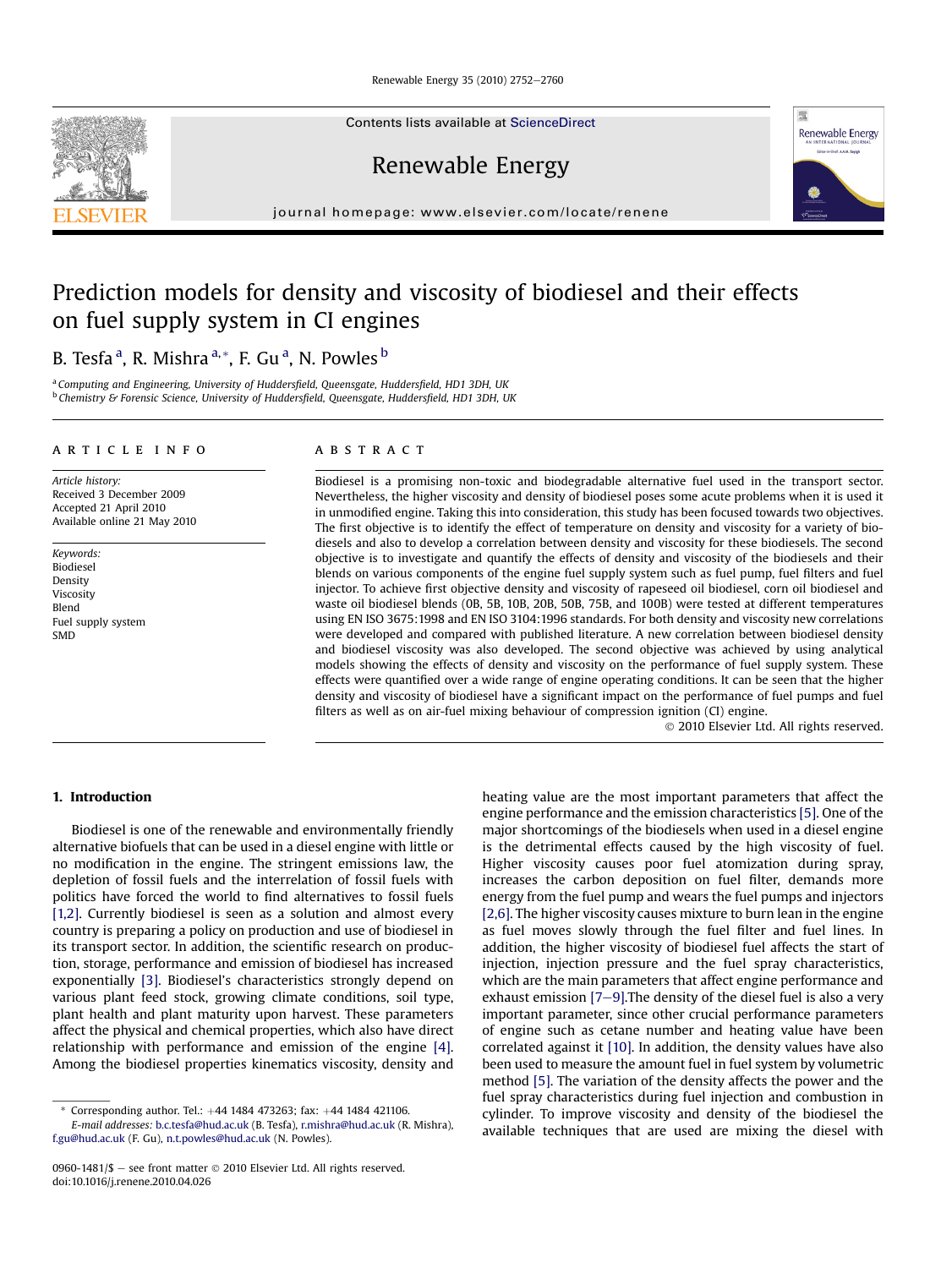<span id="page-1-0"></span>biodiesel and/or pre-heating the biodiesel [\[11\].](#page-8-0) The effect of mixing on density and viscosity variation of biodiesel with respect to temperature, percentage of blend, and the chemical structure (fatty acid, position and number of double bond) have been well reported. Different empirical correlations have been developed, which relate various performance parameters with density and viscosity of biodiesel  $[5-11]$  $[5-11]$ . The works of previous researchers on biodiesel density and viscosity have been summarized below.

# 1.1. Density of biodiesel

The specific gravity of biodiesel has been investigated by many researchers. Specific gravity is defined as a ratio of the density of a given solid or liquid substance to the density of water at a specific temperature and pressure, typically at 4  $^{\circ}$ C and 1 atm. Tat and Garpen [\[10\]](#page-8-0) measured experimentally the specific gravity of 20%, 50%, 75%, and 100% soyabean biodiesel as a function of temperature in the temperature range of crystallization temperature to 100  $^{\circ} \mathrm{C}$ using the standard hydrometer method. The results indicate that the biodiesel and its blends demonstrate temperature dependent behaviour. They developed 1st degree linear-regression equation (1) shown below.

$$
SG = a + bT \tag{1}
$$

where SG is the specific gravity of blended biodiesel, T is the temperature in  $\degree$ C, and a and b are constants that depend on different percentages of biodiesel blends. Tat et al. [\[4\]](#page-7-0) also reported similar linear equation for three different biodiesels namely, canola-oil biodiesel, soyabean-oil biodiesel and fish-oil biodiesel. These equations were developed based on the data obtained from a capacitance type liquid level meter within temperature range of 20–300 °C. Clements (referenced in [\[10\]\)](#page-8-0) suggested that equation (2) can be used to determine the specific gravity of different biodiesel blends at a standard temperature. In this equation the specific gravity of the blend has been considerd to be proportional to mass fractions of the constituents.

$$
SG_{blend} = \sum SG_i M_i \tag{2}
$$

where  $SG_{blend}$  is the specific gravity of the blend,  $SG_i$  is the specific gravity of the component *i*, and  $M_i$  is the mass fraction of the component i.

Alptekin and Canakci [\[5\]](#page-7-0) carried out experimental tests on different biodiesels made of soybean oil, waste palm oil, sunflower oil, corn oil, canola oil, and cottonseed. They suggested a 1st degree empirical equation, which can relate the density of a biodiesel blend with the percentage of a biodiesel used as shown in equation (3).

$$
D = Ax + B \tag{3}
$$

where D is density (g/cm<sup>3</sup>), A and B are constants, which vary with the type of the biodiesel and  $x$  is the biodiesel fraction. It can be clearly seen that there is no equation to the best of authors' knowledge that relates density of biodiesel blend, biodiesel fraction and temperature.

#### 1.2. Viscosity of biodiesel

Viscosity is the property of a fluid by virtue of which it offers resistance to flow. The viscosity of a biodiesel is higher than the viscosity of fossil-diesel and some researchers have reported that the biodiesel viscosity can be up to 1.6 times that of diesel at 40  $^{\circ}$ C [\[11\]](#page-8-0). This ratio increases especially when the temperature is below 25 °C [\[11\]](#page-8-0). Blending of the biodiesel with diesel and pre-heating of

the biodiesel improves the viscous characteristics significantly [\[5,12,13\].](#page-7-0) The viscosity of biodiesel can be estimated from well known mixing laws such as the Grun-Nissan and Katti-Chaudhri laws, which were originally proposed by Arrhenis [\[14\].](#page-8-0) The laws are expressed in mathematical form as written in equation (4).

$$
\ln(\eta_{\text{max}}) = x_1 \ln(\eta_1) + x_2 \ln(\eta_2) \tag{4}
$$

where,  $\eta_{\text{max}}$  is the kinematic viscosity (mm<sup>2</sup>/s) of the mixture,  $\eta_1$ <br>and  $\eta_2$  are kinematic viscosities (mm<sup>2</sup>/s) of components 1 and 2 and  $\eta_2$  are kinematic viscosities ( $\text{mm}^2/\text{s}$ ) of components 1 and 2<br>and  $\chi_2$  and  $\chi_3$  are the mass or volume fractions of components 1 and and  $x_1$  and  $x_2$  are the mass or volume fractions of components 1 and 2. Alpetekin and Canakci [\[5\]](#page-7-0) investigated the variation of the viscosity as a function of different percentages of blends of biodiesel. The test was done at 40  $\degree$ C for a wide variety of biodiesels such as waste palm oil biodiesel, sunflower oil biodiesel, soybean oil biodiesel, corn oil biodiesel, cottonseed oil biodiesel and commercial diesel. They developed a second degree empirical equation (5) to calculate the viscosity of blended biodiesel taking the fraction of biodiesel in the mixture as the main parameter. It was found that the estimated values were close to the measured values.

$$
\eta_{\text{blend}} = Ax^2 + Bx + C \tag{5}
$$

where  $\eta$  is the kinematic viscosity (mm<sup>2</sup>/s), A, B, C are coefficients<br>and x is the biodiesel fraction. Most of the available methods for the and  $x$  is the biodiesel fraction. Most of the available methods for the estimation of biodiesel viscosity at different temperatures are fairly complicated and depend on a number of input parameters. These empirical correlations vary for each type of biodiesel depending on the Biodiesel source [\[15\].](#page-8-0)

Riazi and Al-Otaibi [\[15\]](#page-8-0) developed equation (6) for estimation of viscosity of liquid hydrocarbons and petroleum mixtures at various temperatures from their refractive index values (I). However, in this model the equation needs the values of molecular weight, specific gravity, boiling temperature and refractive index of compounds as input.

$$
\frac{1}{\mu} = A + \frac{B}{I} \tag{6}
$$

in the above equation  $\mu$  is the dynamic viscosity (cp), A and B are constants specific to each component and I is the refractive index.

A modified equation was proposed by Tat and Van Gerpen [\[16\]](#page-8-0) to determine the viscosity of the biodiesel at different temperatures. The equation is shown below.

$$
\ln(\eta) = A + \frac{B}{T} + \frac{C}{T^2} \tag{7}
$$

where A, B and C are constants, T is temperature in K, and  $\eta$  is the kinematic viscosity ( $mm^2/s$ ).

In Tat and Van Gerpen's equation the constants A, B and C vary with the biodiesel type and the biodiesel fraction and this limits the general use of this equation. Pegg et al. [\[17\]](#page-8-0) developed the equation (8) to calculate the dynamic viscosity of B100 as a function of temperature in the temperature range of  $277-573$  K.

$$
\ln(\eta) = -2.4343 + \frac{216.66}{T} + \frac{293523}{T^2}
$$
 (8)

where  $\eta$  is the dynamic viscosity (mPa s), A and B are constants and  $T$  is the temperature (K). The comparison of predictions from empirical equation and the measured data showed an absolute error of 0.223 and correlation coefficient  $R^2$  of 1.

By considering the carbon number, Krisnangkura et al. [\[18\]](#page-8-0) proposed different equations [equation [\(9\)](#page-2-0) and equation [\(10\)\]](#page-2-0) to determine viscosity of biodiesels with long and short carbon structure at different temperatures.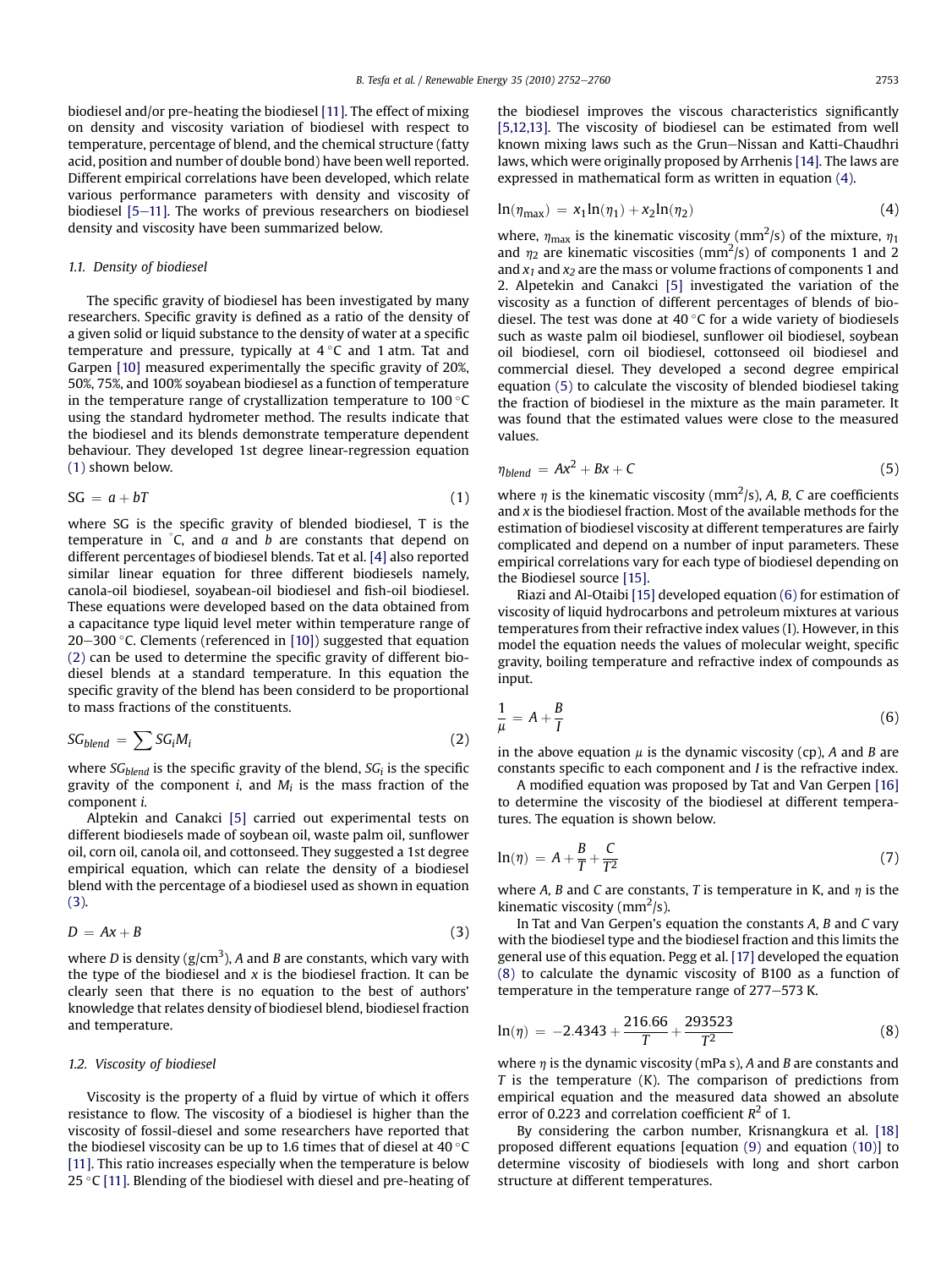<span id="page-2-0"></span>
$$
\ln(\eta_{C_{12}-C_{18}}) = -2.177 - 0.202z + \frac{403.66}{T} + \frac{109.772}{T}z \tag{9}
$$

$$
\ln(\eta_{C_6-C_{12}}) = -2.915 - 0.158z + \frac{492.12}{T} + \frac{103.35}{T}z \tag{10}
$$

where  $\eta_{c_6-c_{12}}$  and  $\eta_{c_{12}-c_{18}}$  are the kinematic viscosities of biodiesels with number of carbon atoms varying from 6 to 12 and 12 to 18 respectively, in mm<sup>2</sup>/s,T is the temperature in K, and z is carbon number.

In Krisnangkura's equations, number of the carbon atoms is required a-priori which limits the use of equation (9) and equation  $(10)$ .

Most of the empirical correlations described above are dependent on some constants and vary with type of biodiesel and percentage of blends. It is very important to have a simple, stable and reliable estimation method of viscosity as a function of biodiesel fraction, temperature and density of biodiesel. These relations will be of immense use in engine intake, combustion, and exhaust modelling. Further the properties of biodiesels affect the dynamic flow phenomena in the fuel pump, fuel pipe, fuel filter and injector spray [\[19\]](#page-8-0). Based on the above requirements the objectives of this study have been formulated as: 1) to identify the effect of temperature and biodiesel fraction on density and viscosity of biodiesel blend as well as to develop a correlation for biodiesel fraction, temperature, density and viscosity of biodiesel and 2) to investigate and quantify the effect of density and viscosity of the biodiesel and its blends on the fuel supply system such as fuel pump, fuel filter, fuel injector and spray characteristics.

#### 2. Materials and methods

#### 2.1. Materials

In this study, commercially available three common types of biodiesels (corn oil biodiesel, rapeseed oil biodiesel, and waste oil biodiesel) obtained from a local company have been used for analysis. The corn oil biodiesel and rapeseed oil biodiesel were produced by transesterfication process from 'virgin' oil using methanol and waste oil biodiesel was produced from local cooking oil waste. Normal diesel fuel was obtained from a local fuel supplier. The biodiesel were blended with diesel fuel at 5%, 10%, 20%, 50%, 75% and 100% on volume basis. For each biodiesel six samples were prepared. In total (including diesel) 19 samples were used for the density and viscosity measurements.

#### 2.2. Density measurement

For measuring the density, standard procedures have been followed [\[20\]](#page-8-0). A glass hydrometer with specific gravity range of  $0.7-1.0$  with an accuracy of three decimal places was used in the measurement. To collect temperature-dependent data, a 100 ml graduated cylinder containing a biodiesel sample was placed in a temperature controlled bath. The water bath temperature could vary from room temperature to 95  $^{\circ}$ C. The test was repeated twice and the average value was taken. In addition to the hydrometer measurements, mass/volume method of density measurement was also used for comparison at 15.6  $^{\circ}$ C.

#### 2.3. Viscosity measurement

The Standard Method [Petroleum products: Determination of kinematic viscosity and calculation of dynamic viscosity, the European standard EN ISO 3104:1996 [\[21\]](#page-8-0) was used to measure the viscosity of the biodiesel samples. This method is commonly used to measure the kinematic viscosity of liquid petroleum products. Since biodiesels also have almost similar properties as the fossil fuel this method has been considered appropriate for the measurement of viscosity of the biodiesel samples. The kinematic viscosity is determined by measuring the time taken for a known volume of fuel flowing under gravity to pass through a calibrated glass capillary viscometer tube. Cannon-Fenske Viscometer tube (size B) and Selecta viscosity bath were used for this purpose. The size B viscometer has approximate constants of 0.01 and kinematic viscosity range from 2 to 10 mm<sup>2</sup>/s. The timing device with 0.01 s least count was used in present tests. The water bath temperature used has a temperature range from room temperature to 85  $\degree$ C. The viscosity values below the room temperature were determined from the regression correlation from the data of this study and previous reports. For the experimental data to be acceptable the EN ISO 3104:1196 standards require the tests to be done two times and the first and second measurements should be within an accuracy of 0.02 mm<sup>2</sup>/s. If the accuracy condition is satisfied the average of the two tests was taken. The tests were repeated two times and the average value was taken as representative value.

#### 2.4. Mathematical models for the fuel supply system

To evaluate the effects of density and viscosity of different biodiesel blends on the fuel supply system (fuel pump, fuel pipe, fuel filter and fuel injector) several key fuel supply parameters such as, head loss, flow rate and Sauter mean diameter (SMD) were predicted using well-accepted mathematical models for different fuel blends under a wide range of engine operating conditions. The characteristics of the compression ignition (CI) engine used in this prediction model is summarised in Table 1. The model was used to determine the mass flow rate of fuel used to produce the required amount of power by the engine. The mass flow rate of fuel that needs to be injected for each cylinders and the power produced by the engine are calculated by the following equations:

$$
m_i = 360N_R P/(NQ_\nu n \eta \theta) \tag{11}
$$

$$
P = NP_1 V_1 n \left[ q - \frac{(\beta^{\gamma} - 1)}{(\gamma - 1)} \right]
$$
\n(12)

$$
\eta = 1 - \frac{1}{\gamma \alpha^{(\gamma - 1)}} \frac{(\beta^{\gamma} - 1)}{(\beta - 1)}
$$
(13)

$$
q = \frac{Q_{\nu}}{ART_1} \tag{14}
$$

Table 1 en<br>Engine characteristics.

| Engine cnaracteristic |  |  |  |
|-----------------------|--|--|--|
|                       |  |  |  |

| Type of engine             | Tturbocharged Diesel engine |  |  |  |
|----------------------------|-----------------------------|--|--|--|
| Number of cylinders        | 4                           |  |  |  |
| Bore                       | $103 \text{ mm}$            |  |  |  |
| Stroke                     | 132 mm                      |  |  |  |
| Inlet valve diameter       | 36.2 mm                     |  |  |  |
| Exhaust valve diameter     | 33.5 mm                     |  |  |  |
| Compressor inlet diameter  | $60 \text{ mm}$             |  |  |  |
| Compressor outlet diameter | $60 \text{ mm}$             |  |  |  |
| Turbine inlet diameter     | $100 \text{ mm}$            |  |  |  |
| Turbine outlet diameter    | 80 mm                       |  |  |  |
| Compression ratio          | 18.3:1                      |  |  |  |
| Injection system           | Direct injection            |  |  |  |
| Displacement               | 4.399 L                     |  |  |  |
| Cooling system             | water                       |  |  |  |
| Recommended speed          | 850 rpm                     |  |  |  |
| Maximum power              | 74.2 kw @ 2200 rpm          |  |  |  |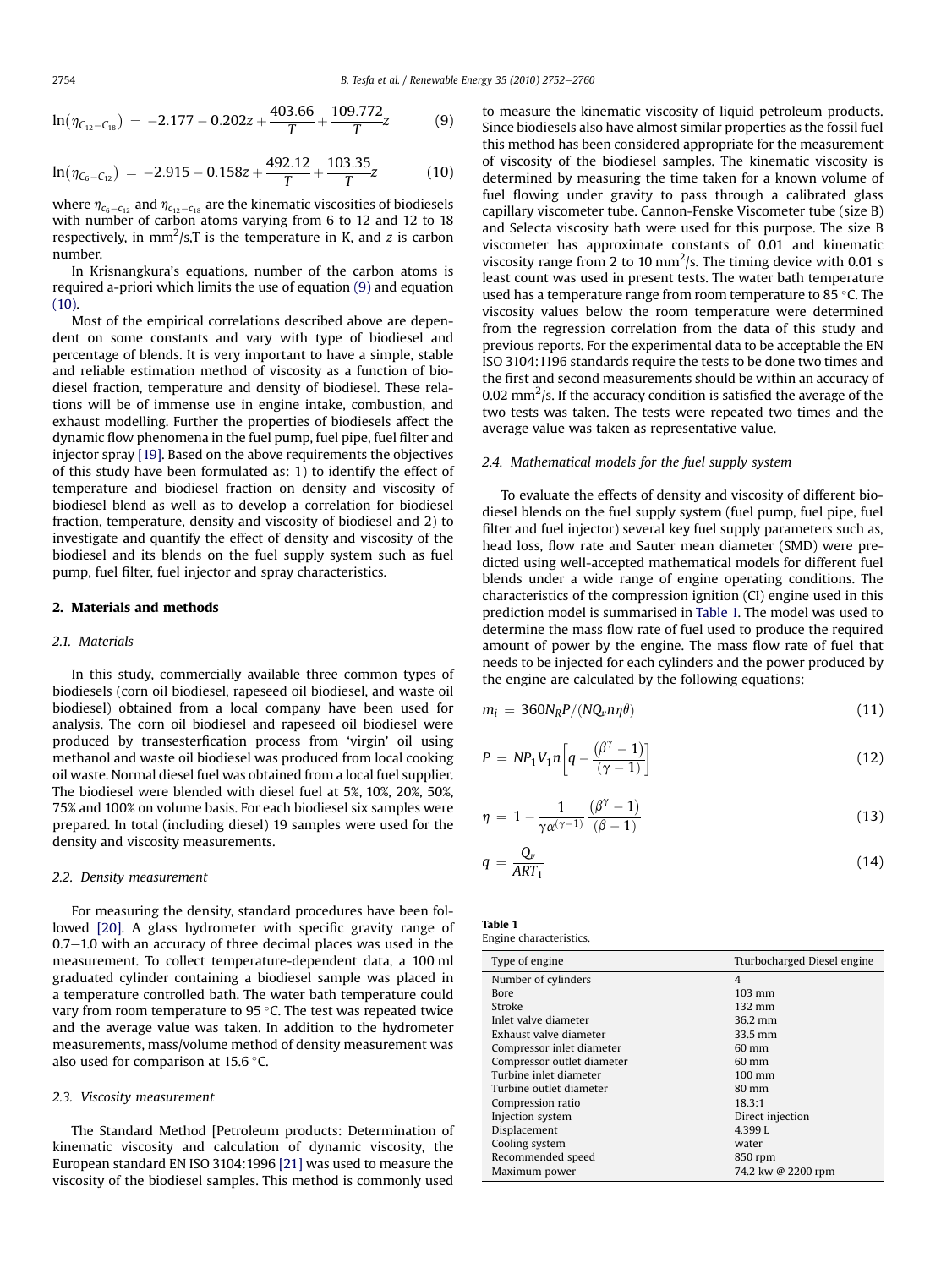where  $m_i$  is the fuel mass rate of injection for each cylinder (kg/s), P is the power developed, *n* is the number of cylinders,  $\eta$  is the thermal efficiency calculated by equation(13),  $Qv$  is the calorific value of fuel(J/kg),  $\rho$  is the density of fuel(kg/m<sup>3</sup>), N<sub>R</sub> is the rota-<br>tional speed of engine(rev/s). N is the number of cycles calculated tional speed of engine(rev/s), N is the number of cycles calculated by  $N = N_R/2$  for 4-stroke engine (cycles per sec),  $\theta$  is the crank angle duration for injection(degrees),  $V_1$  is the volume at start of the compression process per cycle  $(M^3)$ ,  $\alpha$  is the compression ratio,  $\beta$  is the cut-off ratio in the discal cycle (1.5),  $\alpha$  is the air specific heat the cut-off ratio in the diesel cycle (1.5),  $\gamma$  is the air specific heat ratio,  $q$  is the heat supply factor,  $A$  is the stoichiometric air-fuel ratio, and, R is the gas constant of air (287 J/kg, K), and  $T_1$  is the ambient temperature.

One of the other important fuel supply system components in the engine is a fuel filter. The main application of the fuel filter is to remove foreign matter of different sizes from the fuel as these could cause wear of the well polished materials. In addition, it filters any fraction of water left in the fuel to save the equipments from corrosion. The filter flow characteristics have been presented by Coulson and Richardsons [\[8\]](#page-8-0) and modelled as described in equa-tions (15-17). Equation [\(14\)](#page-2-0) is the basic charctersitic equation for filtration. By assuming constant pressure difference  $(\Delta P)$ , equation (15) can be modified to equation (16). Further,  $\Gamma$ ,  $\nu$  and  $A$  are assumed constants and taking the fuel filter specific properties described in Table 2, equation (17) was developed. Equation (17) shows the inverse relationships between fuel flow rate and the viscosity of the fuel in the filter media.

$$
\frac{\mathrm{d}V}{\mathrm{d}t} = \frac{A^2(-\Delta P)}{\Gamma \eta \nu V} \tag{15}
$$

$$
\frac{V^2}{2} = \frac{A^2(-\Delta P)t}{\Gamma \eta v} \tag{16}
$$

$$
Q = \frac{C}{\eta t} \tag{17}
$$

in the above equations  $V({\mathfrak m}^3)$  is the volume of filtrate which passes through the filter in time  $t(s)$ , A  $(m^2)$  is the cross-sectional area of the filter cake,  $\eta(mm^2/s)$  is the kinematic viscosity of the filtrate and  $\Delta P(nz)$  is the annual pressure difference  $\Gamma(m^{-2})$  is the filtration  $\Delta P$  (pa) is the applied pressure difference,  $\Gamma$  (m<sup>-2</sup>) is the filtration recistance constant  $v$  is the volume of cake deposited by unit resistance constant,  $v$  is the volume of cake deposited by unit volume of filtrate, and C is filtration property constant.

The effect of viscosity on fuel flow through pump was investigated by calculating the head loss that occurs in the pumping network. The head loss that occurs in pipes is dependent on the flow velocity, pipe length and diameter, and a friction factor based on the roughness of the pipe and the Reynolds number of the flow. In the simulation model the frictional head loss in section and head pipe was calculated by:

$$
h_f = 2.4384 \left(\frac{R}{\rho u^2}\right) \left(\frac{L}{d_i}\right) \left(\frac{u^2}{2g}\right) \tag{18}
$$

Where  $h_f(m)$  is friction head loss,  $R/\rho u^2$  the dimension-less friction factor calculated by the equation  $(R/\rho u^2) = (0.0396/N_{\rm Re}^{0.25})$  for the

| Fuel filter specification. |
|----------------------------|

Table 2

| 33 cm $\times$ 20.32 cm |  |  |
|-------------------------|--|--|
| $0.45$ mm               |  |  |
| $30 - 120 \mu m$        |  |  |
| >97%                    |  |  |
| $>$ 15 $\mu$ m          |  |  |
| $3 - 10 \mu m$          |  |  |
|                         |  |  |

turbulent flow,  $N_{Re}$  is Reynolds number,  $L/d_i$  is the equivalent length to pipe diameter ratio,  $u$  is the velocity head (m/s) and g is the gravitational acceleration (m/s<sup>2</sup>).

The other important process that affects the performance of the engine system is the fuel-air mixing process in the engine cylinder. The penetration length, spray angle and Sauter mean diameter (SMD) are the major parameters to quantify the efficiency of mixing process. Since the viscosity and density of the fuel have less effect on the penetration length and the spray angle, the present work is focused only on the effect of biodiesel blending on the SMD. The SMD is the diameter of the model droplet whose volume to surface area ratio is equal to the ratio of the sum of all droplet volumes  $(V)$ in the spray to the sum of all droplet surface areas  $(A)$ . There are different models to correlate the fuel properties and the injector characteristics with SMD. In this simulation the model developed by Hiroyasu and Arai has been used [\[22\]](#page-8-0):

$$
\frac{\text{SMD}}{D} = 0.38 \text{Re}^{0.25} W e_1^{-0.32} \left(\frac{\mu_l}{\mu_g}\right)^{0.37} \left(\frac{\rho_l}{\rho_g}\right)^{-0.47} \tag{19}
$$

where We<sub>l</sub> is the Weber number given by  $We_l = (u^2D\rho_l)/\sigma$ , Re is the Reynolds number given by  $Re = (uD\rho_l)/\mu_l$ ,  $u(m/s)$  is the velocity of iet  $\omega(k\sigma l m^2)$  is the density of the liquid  $u_l$  (N s/m<sup>2</sup>) is velocity of jet,  $\rho_l$  (kg/m<sup>3</sup>) is the density of the liquid,  $\mu_l$  (N.s/m<sup>2</sup>) is the nozzle hole the dynamic viscosity of the liquid,  $D(m)$  is the nozzle hole diameter,  $\rho_g$  is the density of the gas, and  $\mu_g$  is the dynamic viscosity of the gas (N s/m<sup>2</sup>), and  $\sigma$  is the surface tension at the liquid–gas interface(N/m) interface(N/m).

#### 3. Result and discussion

#### 3.1. Effect of biodiesel fraction and temperature on density

Density can be defined as the ratio of the mass of an object divided by its volume. The density of the biodiesel was measured for various temperatures and biodiesel blends. [Table 3](#page-4-0) shows the density variation of corn oil biodiesel, rapeseed oil biodiesel and waste oil biodiesel blends. Three of the biodiesels blends have close density values and with minimum value of 853 kg/m<sup>3</sup> at 0% biodiesel fraction and maximum value of 880 kg/m<sup>3</sup> at 100% biodiesel fractrion. The density of the blend is increasing with increase in the biodiesel volume fraction. Since three of the biodiesels and their blends have very close density values, a common first degree regression equation was developed by taking the average slope and the interception point. The correlation is described by the equation (20).

$$
\rho_{\text{blend}} = 0.2523x + 854.33\tag{20}
$$

where  $\rho_{blend}$  is the density of diesel and biodiesel blends and x is the volume fraction of biodiesel at 15.6  $\degree$ C.As shown in [Table 3,](#page-4-0) density values corresponding to volume/mass method, hydrometer method, mixing equation [\(2\)](#page-1-0) and regression analysis equation(20) developed in this study were compared with each other and errors were calculated. The hydrometer and mass/volume methods, hydrometer method and mixing equation and the hydrometer method and regression correlation have showed maximum absolute error of 0.60%, 0.50%, and 0.29% respectively. The regression correlation and the experimental values have  $R^2$  of 0.9945. This indicates that if the density of pure diesel and pure biodiesel are known, equation [\(2\)](#page-1-0) or equation (20) can be used to determine the density of biodiesel blend at given blend percentage fraction with confidence. [Fig. 1](#page-4-0) shows the effect of temperature on density of 100% biodiesel measured in the present study and the estimated density by Tat and Gerpen correlation [\[10\].](#page-8-0)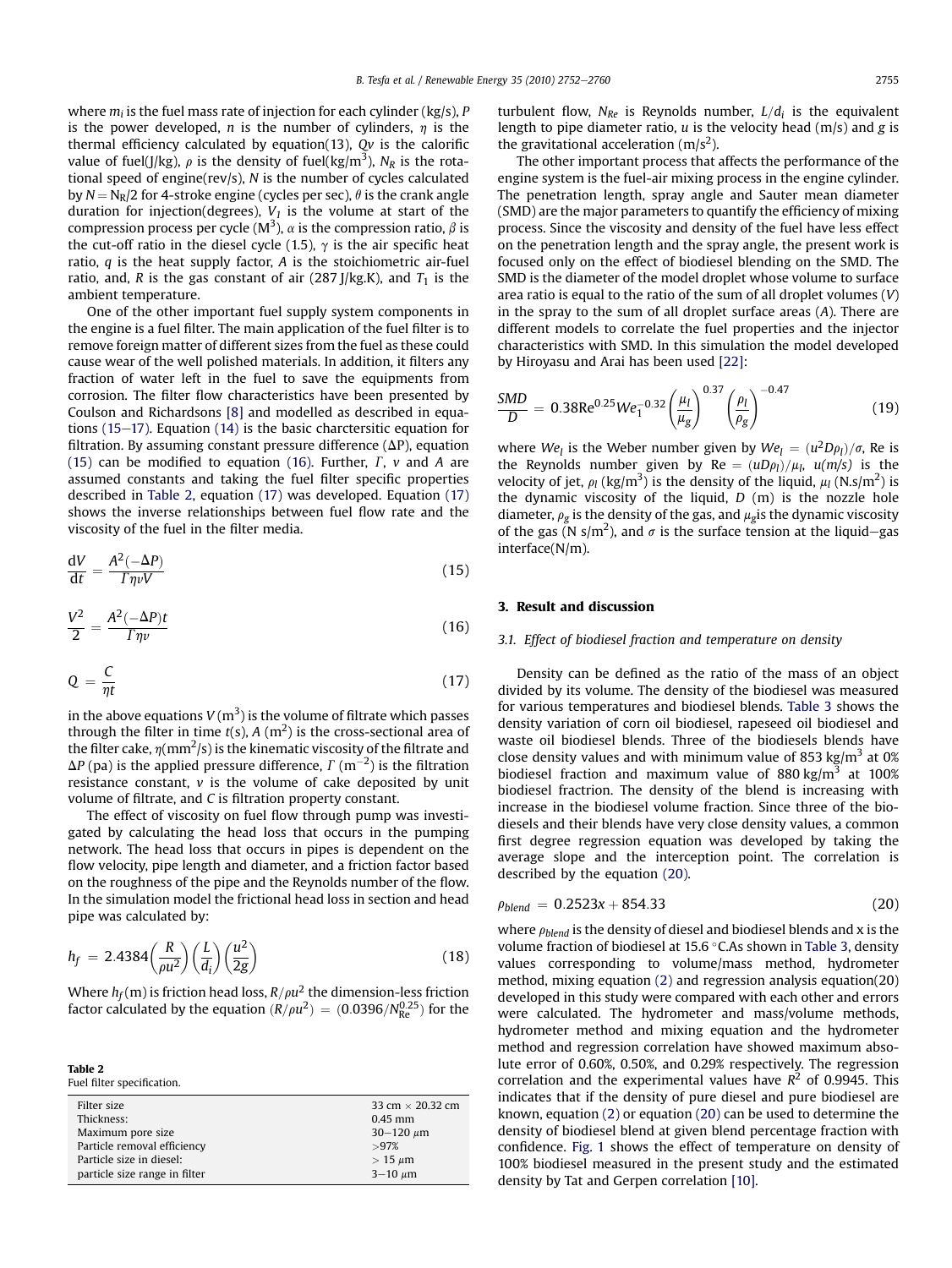<span id="page-4-0"></span>

| Table 3                                                                                                           |  |
|-------------------------------------------------------------------------------------------------------------------|--|
| Density of biodiesel blend by experimental methods, mixing equation and correlation equation at 15.6 $\degree$ C. |  |

| Type of Biodiesel      | Fraction of      | Density,           | Density             | Density                                                          | Density using | Absolute percentage error between        |                                                  |                                                        |  |
|------------------------|------------------|--------------------|---------------------|------------------------------------------------------------------|---------------|------------------------------------------|--------------------------------------------------|--------------------------------------------------------|--|
|                        | Biodiesel<br>(%) | by mass/<br>volume | using<br>hydrometer | correlation<br>using mixing<br>equation $(11)$<br>equation $(2)$ |               | Mass/volume and<br>hydrometer<br>methods | Mixing equation (2)<br>and hydrometer<br>methods | Correlation equation (11)<br>and hydrometer<br>methods |  |
| Corn Oil biodiesel     | $\bf{0}$         | 853.36             | 855.00              | 853.36                                                           | 854.43        | 0.1919                                   | 0.0000                                           | 0.1252                                                 |  |
|                        | 5                | 856.39             | 860.00              | 854.68                                                           | 855.70        | 0.3049                                   | 0.3164                                           | 0.0799                                                 |  |
|                        | 10               | 857.94             | 860.00              | 855.99                                                           | 856.97        | 0.2406                                   | 0.2268                                           | 0.1121                                                 |  |
|                        | 20               | 859.10             | 860.00              | 858.62                                                           | 859.52        | 0.0112                                   | 0.1719                                           | 0.0491                                                 |  |
|                        | 50               | 866.61             | 865.00              | 866.50                                                           | 867.15        | 0.1856                                   | 0.0120                                           | 0.0625                                                 |  |
|                        | 75               | 874.10             | 875.00              | 873.08                                                           | 873.51        | 0.1025                                   | 0.1177                                           | 0.0680                                                 |  |
|                        | 100              | 879.65             | 885.00              | 879.65                                                           | 879.87        | 0.6087                                   | 0.0000                                           | 0.0255                                                 |  |
| Rapeseed oil biodiesel | 5                | 854.96             | 855.00              | 854.68                                                           | 855.70        | 0.4608                                   | 0.5008                                           | 0.0870                                                 |  |
|                        | 10               | 859.04             | 860.00              | 855.99                                                           | 856.97        | 0.1115                                   | 0.3552                                           | 0.2407                                                 |  |
|                        | 20               | 856.97             | 860.00              | 858.62                                                           | 859.52        | 0.3536                                   | 0.1924                                           | 0.2973                                                 |  |
|                        | 50               | 865.09             | 865.00              | 866.50                                                           | 867.15        | 0.0102                                   | 0.1637                                           | 0.2384                                                 |  |
|                        | 75               | 871.77             | 870.00              | 873.08                                                           | 873.51        | 0.2028                                   | 0.1499                                           | 0.1998                                                 |  |
|                        | 100              | 879.35             | 880.00              | 879.65                                                           | 879.87        | 0.0739                                   | 0.0337                                           | 0.0591                                                 |  |
| Waste oil biodiesel    | 5                | 857.48             | 860.00              | 854.68                                                           | 855.70        | 0.2944                                   | 0.3265                                           | 0.2069                                                 |  |
|                        | 10               | 857.58             | 855.00              | 855.99                                                           | 856.97        | 0.3008                                   | 0.1854                                           | 0.0707                                                 |  |
|                        | 20               | 860.25             | 850.00              | 858.62                                                           | 859.52        | 1.1911                                   | 0.1892                                           | 0.0846                                                 |  |
|                        | 50               | 866.68             | 860.00              | 866.50                                                           | 867.15        | 0.7710                                   | 0.0205                                           | 0.0540                                                 |  |
|                        | 75               | 875.32             | 875.00              | 873.08                                                           | 873.51        | 0.0366                                   | 0.2565                                           | 0.2068                                                 |  |
|                        | 100              | 879.55             | 880.00              | 879.65                                                           | 879.87        | 0.0512                                   | 0.0109                                           | 0.0364                                                 |  |

The temperature was varied from 290 K to 360 K for 100% corn oil biodiesel, rapeseed and waste oil biodiesel. Three of the biodiesel have very close density values at a given temperature and the density of the biodiesel decreases with the increase in temperature. To generate the regression correlation the average density of the biodiesel at given temperature was taken and a linear-regression equation (21) was developed. The measured average biodiesel density and regression line have maximum absolute error of 0.25% and  $R^2$  of 0.9930. Similarly the density of diesel as a function temperature was experimentally determined and is described in equation (22). The diesel density empirical equation and the measured density values have maximum absolute error of 0.15% and  $R^2$  of 0.9962.

$$
\rho_{biod} = -0.69T + 1075 \tag{21}
$$

$$
\rho_{\text{diesel}} = -0.657T + 1051\tag{22}
$$

where  $\rho_{biod}$  is the density of biodiesel is, $\rho_{diesel}$  is the density of diesel and T is the temperature.



Fig. 1. Biodiesel density Variation with temperature.

These regression equations were compared with Tat and Gerpen linear-regression equation [\(1\)](#page-1-0) and it was noticed that there is a relatively higher absolute error of about 3.5%. This difference may be because of the different biodiesels used in this study and that used by Tat and Gerpen [\[11\]](#page-8-0). In Fig. 1 it can further be seen that in between 320 and 330 K the density of the biodiesel is similar to the normal diesel density  $(850 \text{ kg/m}^3)$  to 860 kg/m<sup>3</sup>). This implies that if there is a system to pre-heat the biodiesel in the temperature range of 320-330 K, the density of Biodiesel could be matched to the density of pure diesel. In the present study equation [\(23\)](#page-5-0) has been developed to estimate the density of various biodiesel blends at a given temperature. For this purpose mixing equation [\(2\)](#page-1-0) developed by Clements [\[10\]](#page-8-0) and the regression equations (21) and (22) of this study have been used. Equation [\(23\)](#page-5-0) can be used to determine the density of a binary blend of biodiesel and diesel at given temperature and blending fraction.



Fig. 2. Kinematic viscosity variations with biodiesel blend percentage.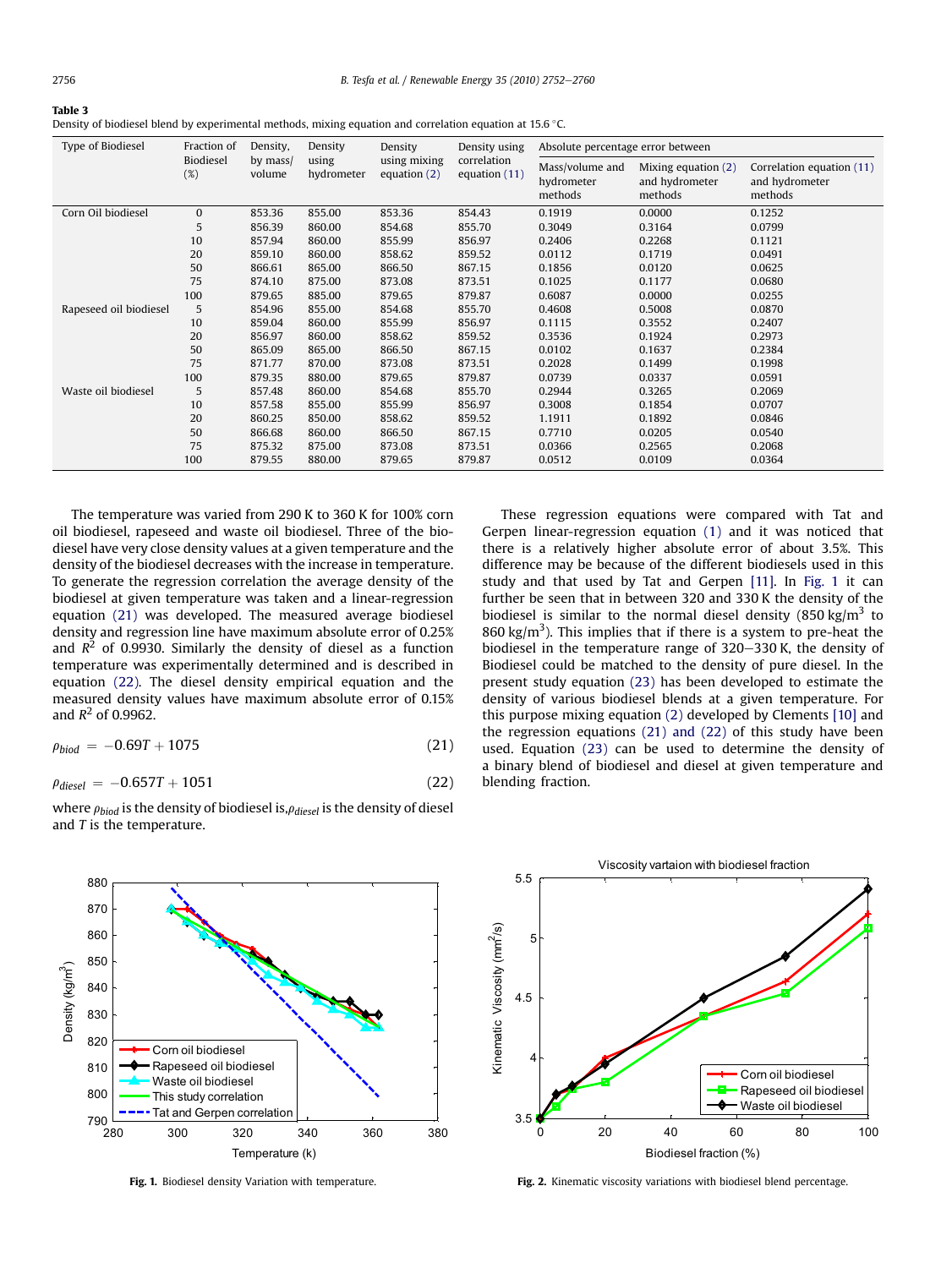<span id="page-5-0"></span>

| Table 4                                                            |  |
|--------------------------------------------------------------------|--|
| kinematic viscosity of biodiesel and its blends at 40 $\degree$ C. |  |

| Biodiesel          | Blend<br>(%) | Measured | A                  | B      | C     | $R^2$ | Calculated kinematic<br>viscosity |             | Absolute error between<br>measured and |             |
|--------------------|--------------|----------|--------------------|--------|-------|-------|-----------------------------------|-------------|----------------------------------------|-------------|
|                    |              |          |                    |        |       |       | Regression<br>correlation         | Grun-Nissan | Regression<br>correlation              | Grun-Nissan |
| Corn oil biodiesel | $\bf{0}$     | 3.50     | $8\times10^{-6}$   | 0.0147 | 3.593 | 0.984 | 3.5930                            | 3.5000      | 0.0930                                 | 0.0000      |
|                    | 5            | 3.80     |                    |        |       |       | 3.6667                            | 3.5590      | 0.1333                                 | 0.2410      |
|                    | 10           | 3.74     |                    |        |       |       | 3.7408                            | 3.6190      | 0.0008                                 | 0.1210      |
|                    | 20           | 3.72     |                    |        |       |       | 3.8902                            | 3.7421      | 0.1702                                 | 0.0221      |
|                    | 50           | 4.35     |                    |        |       |       | 4.3480                            | 4.1370      | 0.0020                                 | 0.2130      |
|                    | 75           | 4.54     |                    |        |       |       | 4.7405                            | 4.4978      | 0.2005                                 | 0.0422      |
|                    | 100          | 4.89     |                    |        |       |       | 5.1430                            | 4.8900      | 0.2530                                 | 0.0000      |
| Rapeseed           | $\bf{0}$     | 3.50     | $7\times10^{-6}$   | 0.0143 | 3.537 | 0.987 | 3.5366                            | 3.5000      | 0.0366                                 | 0.0000      |
| biodiesel          | 5            | 3.76     |                    |        |       |       | 3.6083                            | 3.5793      | 0.1517                                 | 0.1807      |
|                    | 10           | 3.90     |                    |        |       |       | 3.6803                            | 3.6605      | 0.2197                                 | 0.2395      |
|                    | 20           | 4.08     |                    |        |       |       | 3.8254                            | 3.8283      | 0.2546                                 | 0.2517      |
|                    | 50           | 4.47     |                    |        |       |       | 4.2691                            | 4.3795      | 0.2009                                 | 0.0905      |
|                    | 75           | 4.62     |                    |        |       |       | 4.6485                            | 4.8989      | 0.0285                                 | 0.2789      |
|                    | 100          | 5.48     |                    |        |       |       | 5.0366                            | 5.4800      | 0.4434                                 | 0.0000      |
| Waste oil          | 0            | 3.50     | $5 \times 10^{-5}$ | 0.0129 | 3.597 | 0.992 | 3.5970                            | 3.5000      | 0.0970                                 | 0.0000      |
| biodiesel          | 5            | 3.87     |                    |        |       |       | 3.6628                            | 3.5703      | 0.2073                                 | 0.2997      |
|                    | 10           | 3.77     |                    |        |       |       | 3.7310                            | 3.6420      | 0.0390                                 | 0.1280      |
|                    | 20           | 3.95     |                    |        |       |       | 3.8750                            | 3.7898      | 0.0750                                 | 0.1602      |
|                    | 50           | 4.30     |                    |        |       |       | 4.3670                            | 4.2702      | 0.0670                                 | 0.0298      |
|                    | 75           | 4.85     |                    |        |       |       | 4.8458                            | 4.7168      | 0.0042                                 | 0.1332      |
|                    | 100          | 5.21     |                    |        |       |       | 5.3870                            | 5.2100      | 0.1770                                 | 0.0000      |

$$
\rho_{mix} = (-0.033T + 24.4)X - 0.657T + 1051 \tag{23}
$$

where  $\rho_{mix}$  is density of the binary (kg/m<sup>3</sup>), *X* is volume fraction of the biodiscal and *T* is the temperature (K) the biodiesel and  $T$  is the temperature  $(K)$ .

The density as obtained from experiments results on rapeseed oil biodiesel were compared with estimated value of biodiesel density using equation (23) and a maximum percentage error of 0.54% was observed. This implies that equation (23) can be used with confidence to estimate the density of the biodiesel blend at any temperature and biodiesel fraction.

### 3.2. Effect of biodiesel fraction and temperature on viscosity

Various studies were conducted to estimate viscosity of corn oil biodiesel, rapeseed oil biodiesel, and waste oil biodiesel blends at various temperatures. The effect of the biodiesel blends' fraction and temperature on the kinematic viscosity of biodiesel was



Fig. 3. Biodiesel kinematic viscosity variations with temperature.

investigated and corresponding models were developed. The models were compared with the models published in the literature. [Fig. 2](#page-4-0) shows the kinematic viscosity of corn oil biodiesel, rapeseed oil biodiesel, and waste oil biodiesel blends at different biodiesel volume fractions as obtained in the present study.

The biodiesel kinematic viscosity increases with increasing biodiesel blend fraction for all the blends. The rapeseed biodiesel have higher kinematic viscosity as compared to corn oil biodiesel and waste oil biodiesel blends. The experimental data were correlated by an empirical second degree correlation described as equation (24). The coefficients A, B, and C used in equation 24 are described in Table 4. This equation can be used to estimate the viscosity of biodiesel at a given biodiesel fraction.

$$
\eta_{corr} = Ax^2 + Bx + C \tag{24}
$$

where  $\eta_{corr}$  is the kinematics viscosity ( $\text{mm}^2/\text{s}$ ), A, B, C are coeffi-<br>cients of the second degree equation and x is biodiesel fraction cients of the second degree equation and x is biodiesel fraction.



Fig. 4. Viscosity of biodiesel with temperature range of 290 K-360 K.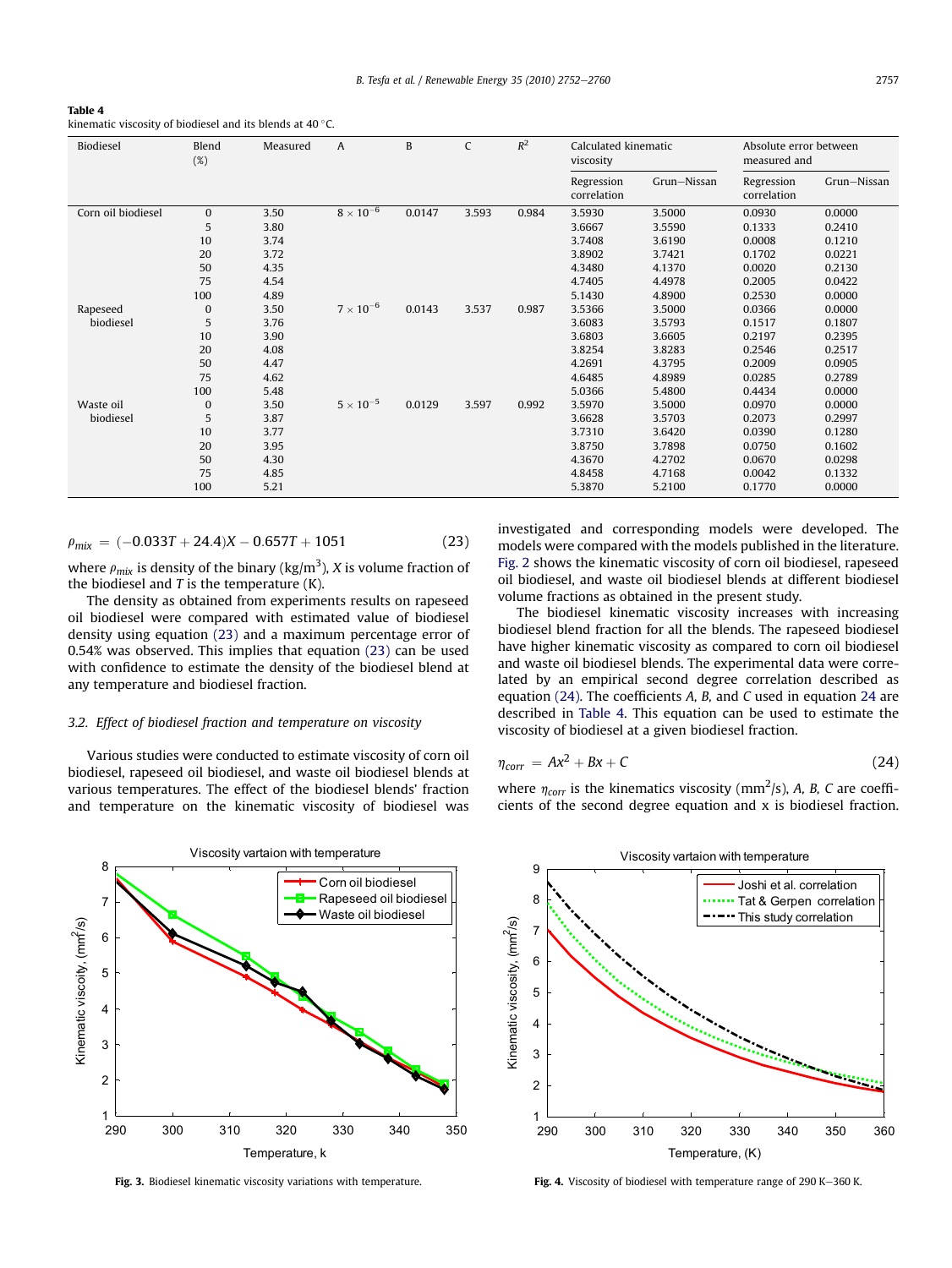<span id="page-6-0"></span>

Fig. 5. Fuel flow rate through fuel filter for fuels with different kinematic viscosity values.

[Table 4](#page-5-0) also presents the experimentally measured viscosity, the calculated viscosity by equation [\(4\)](#page-1-0), the regression correlation (24) and  $R^2$  values, and the absolute error between the measured and calculated viscosities of the three biodiesel blends.

The kinematic viscosity of the biodiesel as obtained in the present study varies in the range of  $3.55-5.48$  mm<sup>2</sup>/s. The measured and regression correlation have maximum absolute error of 0.299 and the maximum of  $R^2$  value of 0.984. Both Grun–Nissan correlation (equation [\(4\)\)](#page-1-0) and the empirical correlation proposed in this study have reasonable accuracy in estimating kinematic viscosity of the biodiesels. However, the regression coefficient variation with the type of biodiesel limits the use of correlation equation [\(24\)](#page-5-0). [Fig. 3](#page-5-0) shows the kinematic viscosity of 100% corn oil, rapeseed biodiesel and waste oil biodiesel variation within temperature range of 295 K $-$ 360 K. It can be seen that the kinematic viscosity of the biodiesel decreases with the increase in temperature.

The empirical correlation for the dynamic viscosity as a function of temperature is described by equation (25) which has been developed based on the experimental results and the developed equation has  $R^2$  value of 0.9999. Josi et al. [\[6\]](#page-7-0) and Tat & Gerpen [\[12\]](#page-8-0)



Fig. 6. Flow rate- friction head loss characteristics of fuel pump at different viscosity.



Fig. 7. Sauter mean diameter variation with kinematic viscosity of biodiesel using Hiroyasu and Arai Model [\[22\]](#page-8-0).

have modified the Arrhens equation for prediction of biodiesel viscosity at different temperatures. The viscosity values obtained from Joshi et al. and Tat & Gerpen dynamic viscosity correlations and the regression correlation developed in this study are shown in [Fig. 4.](#page-5-0) All of the curves follow similar trend. The empirical correlation of the kinematic viscosity and temperature is described by equation (25) for the experimental results obtained in the present study.

$$
\ln(\eta) = -0.0219T + 9.12\tag{25}
$$

where T is the temperature in K, and  $\eta_{corr}$  is the kinematic viscosity in mm<sup>2</sup>/s.

Further, the density and kinematic viscosity of biodiesel were correlated and an equation was developed relating viscosity as function of density as shown below in equation (26). This equation could be used to estimate kinematic viscosity of the biodiesel for the known density of biodiesel. The values from predicting model and the experimental values have a maximum absolute error of 0.37.

$$
\ln(\eta) = 0.0357\rho - 29.02\tag{26}
$$

where T is the temperature in K, and  $\eta$  is the kinematic viscosity in mm<sup>2</sup>/s of the fuel biodiesel at a given temperature and  $\rho$  is the density of the biodiesel at a given temperature.



Fig. 8. Sauter mean diameters for temperature range of 290 K $-$ 395 K using Hiroyasu and Arai Model [\[22\]](#page-8-0).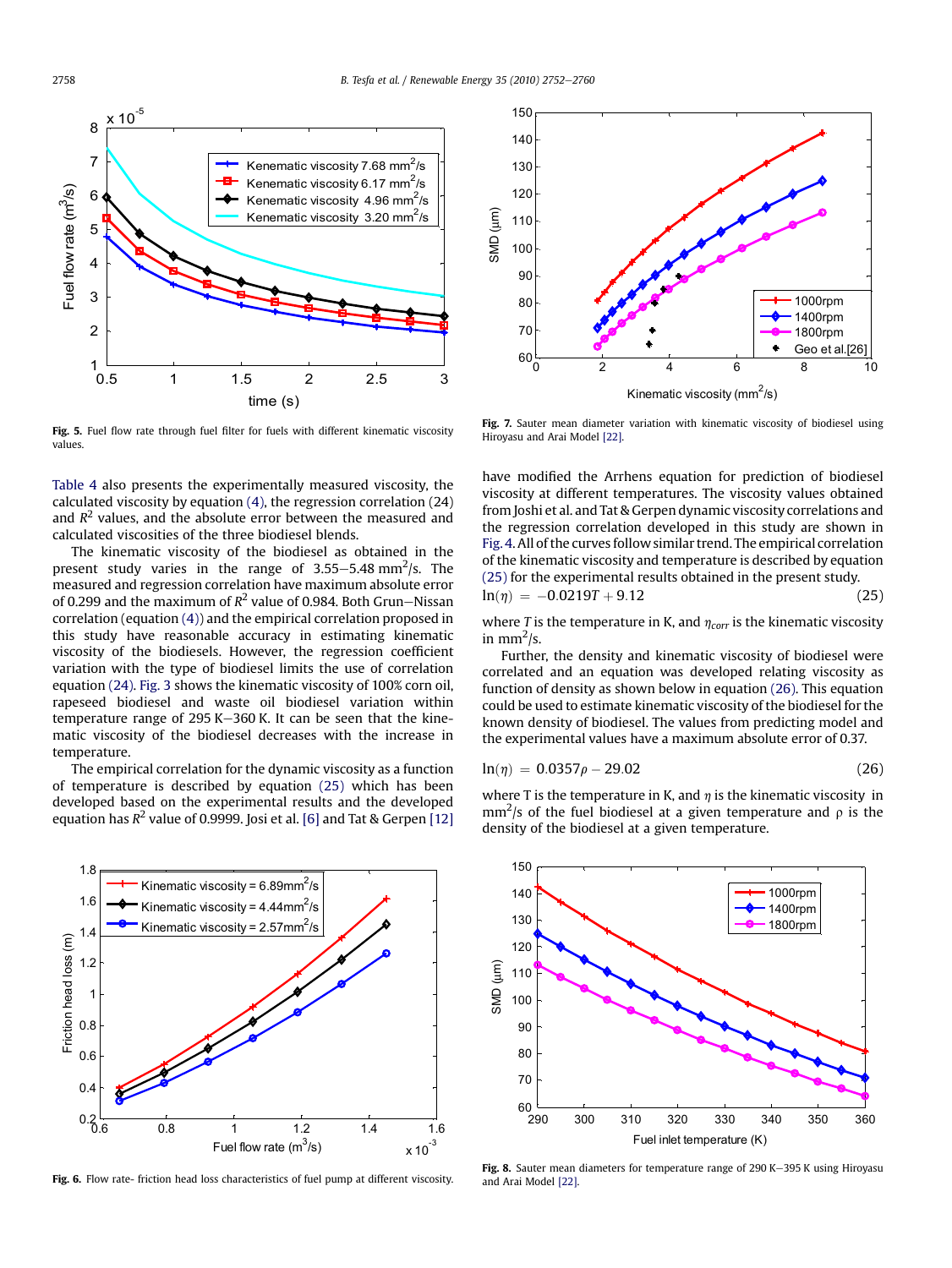<span id="page-7-0"></span>Furthermore an attempt has been made to develop a correlation to predict viscosity of a biodiesel blend at a given temperature. For this a new equation (27) has been developed by combining equation [\(21\), \(22\) and \(26\)](#page-4-0) to determine the viscosity of the blend at given temperature and biodiesel fraction. The modified mixing equation has a maximum absolute error of 0.50.

$$
\ln(\eta_{mix}) = (-0.0012T + 0.8456)x - 0.0234T + 8.64 \tag{27}
$$

where  $\eta_{mix}$  is the viscosity of the biodiesel, x is the volume fraction of the biodiesel and T is the temperature  $(K)$ of the biodiesel and  $T$  is the temperature  $(K)$ .

The kinematic viscosity prediction models of the biodiesel described by equations [\(25\), \(26\) and \(27\)](#page-6-0) are used to determine numerically the kinematic viscosity at various temperatures, density and biodiesel fraction values. These models can be used in design and investigation of fuel supply systems (fuel pump, fuel filter, fuel pipe, and injectors) as well as in predicting air-fuel mixing phenomena and combustion characteristics.

# 3.3. Effect of density and viscosity on the fuel filter, pump pressure and air-fuel mixture

This section describes the effects of the biodiesel viscosity and density on the fuel filter; fuel pump and injection spray characteristics in the engine cylinder. The simulation results obtained from the model have been explained below. [Fig. 5](#page-6-0) illustrates the variation of the fuel flow rate through the fuel filter as function of time for different values of kinematic viscosity representing various biodiesel blends. It can be seen that the fuel flow rate decreases with time in the fuel filter media. This can be explained on the simple fact that at the starting of filtration the voidage are active and the filtration rate is higher [\[8\]](#page-8-0). After a while the active voidage of the filter reduces and the filtration rate becomes constant. [Fig. 5](#page-6-0) also shows the effect of viscosity on the fuel flow rate through the fuel filter. It can be seen that when the fuel viscosity increases the fuel flow rate decreases. This can be attributed to higher flow resistance encountered by highly viscous fluid.

The fuel filter rate has direct effect on the fuel flow rate in the injector and hence the power produced by the engine. The higher viscosity means lower flow rate of fuel and lower engine power by the engine.

[Fig. 6](#page-6-0) shows the fuel pump head loss versus the fuel flow rate of biodiesel and diesel fuel for different viscosity values. It can be seen that at a constant head, fuel with higher viscosity yields lower fuel flow rate than fuel with lower viscosity. A similar trend has been reported by Bannikov et al. [\[23\]](#page-8-0).

[Fig. 7](#page-6-0) shows the relationship between the kinematic viscosity and Sauter mean diameter (SMD) of fuel for different engine speeds. The SMD value of the fuel in combustion cylinder is determined by using a well-accepted model of Hiroyasu and Arai [\[22\].](#page-8-0) It can be seen that when the engine speed increases the SMD of the fuel in the cylinder decreases. The same trend has been reported by Hiroyasu [\[24\].](#page-8-0) It is also seen that when the kinematic viscosity of the biodiesel increases, the SMD also increases proportionally. This can be explained by the fact that when the kinematic viscosity and surface tension of the fuel increase, the cohesion and the surface viscosity between fuel molecules increase [\[25\].](#page-8-0) As a result, the SMD of the fuel increases in the cylinder chamber. The increase in the SMD means reduced surface area of the fuel droplet. As a result the tendency of evaporation of fuel decreases and this might decrease the performance of the engine and increase the emissions. Geo et al. [\[26\]](#page-8-0) compared the SMD corresponding to diesel, B5, B10, B20 and B100 of Jatropha oils blends. Their results show that the SMD gradually increases with increasing blend ratio of the biodiesel and they concluded the kinematic viscosity to be the major factor for this. The effect of kinematic viscosity of the biodiesel on the SMD has been reported by Geo et al. and has been shown on [Fig. 7.](#page-6-0) The reported values show the similar trend when compared with the data predicted in this study.

The same trend has been also reported by Park et al. [\[27\]](#page-8-0) for SMD variation for 20% ethanol blend biodiesel (BDE20) and 100% biodiesel. Since BDE20 has lower kinematic viscosity than 100B, the former has lower SMD. [Fig. 8](#page-6-0) illustrate the SMD of the biodiesel fuel verses injected fuel temperature for different engine speeds. It can be seen that the SMD of the biodiesel decreases with increase in the injected fuel temperature. This is because when the temperature increases, the inter-molecular forces decrease. As a result the SMD decreases in the engine cylinder. This facilitates the evaporation of the fuel and combustion rate in the engine cylinder.

## 4. Conclusion

In this study models have been developed for predicting the density and kinematic viscosity of biodiesel blends at various temperatures and volume fractions. The experiments have been conducted according to EN ISO 3675:1998 and EN ISO 3104:1996 test procedures. From the study the following conclusions can be drawn:

- 1. The density and kinematic viscosity of the rapeseed oil biodiesel, corn oil biodiesel and waste oil biodiesel blends (0B, 5B, 10B, 20B, 50B, 75B, and 100B) have been measured in the temperature range of  $15.6\degree$ C $-90\degree$ C. It has been noticed that the specific gravity and the viscosity of the biodiesel blends increase with increase of the biodiesel fraction. It is also seen that the density and viscosity of each blend decreases with increase in the temperature.
- 2. Empirical equations to predict the density and the viscosity of the biodiesel and its blends as function of temperature have been developed. The empirical equations and the measured data are closely matched with  $R^2$  of 0.993 for the density model and 0.999 for the kinematic viscosity model.
- 3. Empirical equations to predict the kinematic viscosity of the biodiesel and its blends from the density values of biodiesel fuels have been developed. The values from predicting models and the experimental values match closely.
- 4. The Grun-Nissan viscosity equation has been further modified to predict the kinematic viscosity of biodiesel blends from the biodiesel fraction and operating temperature values. The empirical models show fair degree of accuracy with a maximum absolute error of 0.50.
- 5. Viscosity of the biodiesel affects the performance of the fuel supply system including fuel pump, fuel filters and air-fuel mixing behaviour. The available experimental data show reasonable agreement with predicted trends.

#### References

- [1] Lapuerta M, Octavio Armas O, Ballesteros R, Fernández J. Diesel emissions from biofuels derived from Spanish potential vegetable oils. Fuel 2005;84  $(6)$  $-773 - 80$
- [2] Meher L, Vidya Sagar D, Naik S. Technical aspects of biodiesel production by transesterification-a review. Renewable and Sustainable Energy Reviews 2006:10(3):248-68.
- [3] Lapuerta M, Armas O, Herreros M. Effect of biodiesel fuels on diesel engine emissions. Progress in Energy and Cumbstion Science 2008;34:198-223.
- [4] Tate R, Watts KC, Allen CA, Wilkie KI. The densities of three biodiesel fuels at temperatures up to 300 °C. Fuel 2006;85(7–8):1004–9.
- [5] Alptekin E, Canakci M. Determination of the density and the viscosities of biodiesel-diesel fuel blend. Renewable Energy 2008;33(12):2623-30.
- [6] Tate R, Watts KC, Allen CA, Wilkie KI. The viscosities of three biodiesel fuels at temperatures up to 300 °C. Fuel 2006;85(7–8):1010–5.